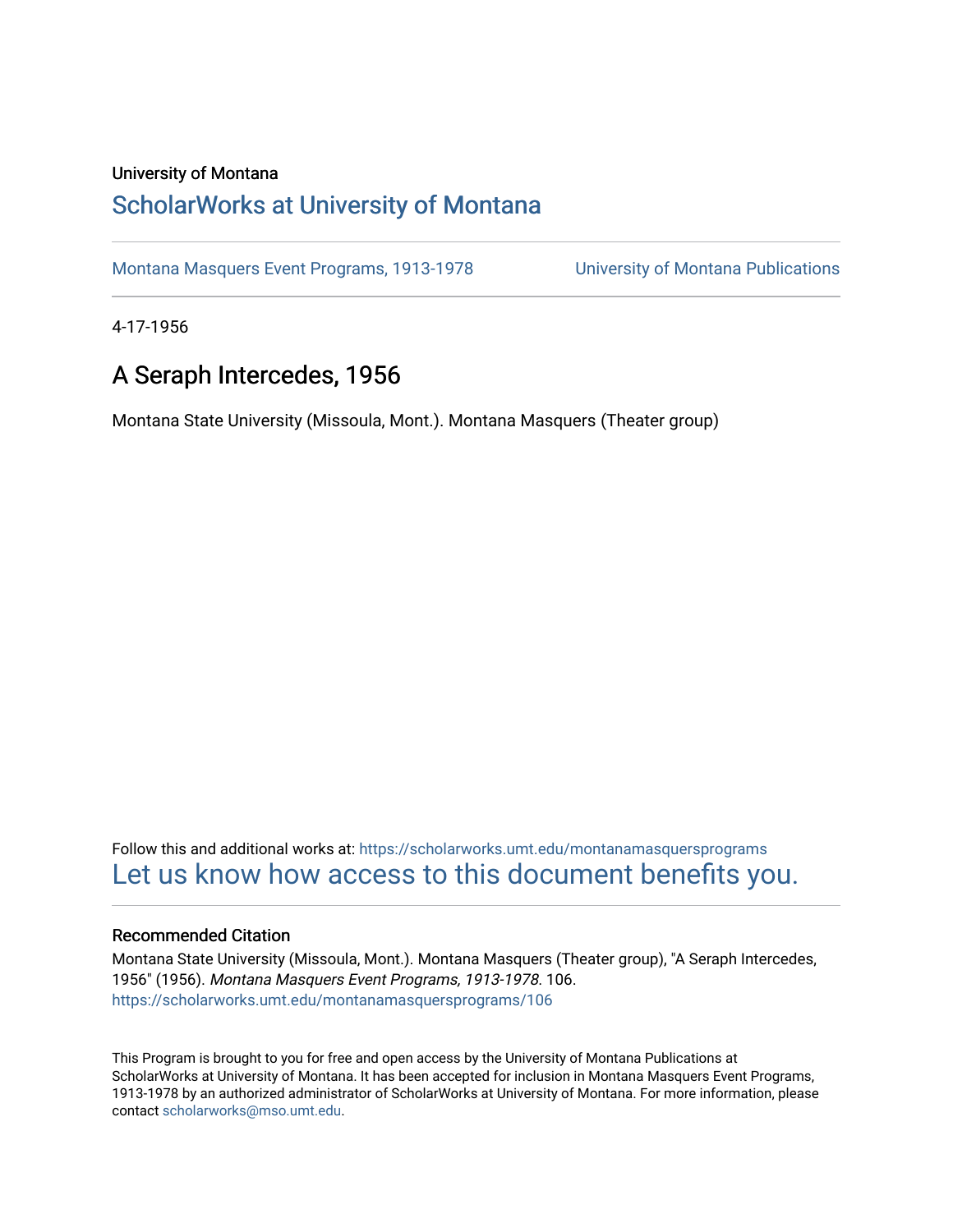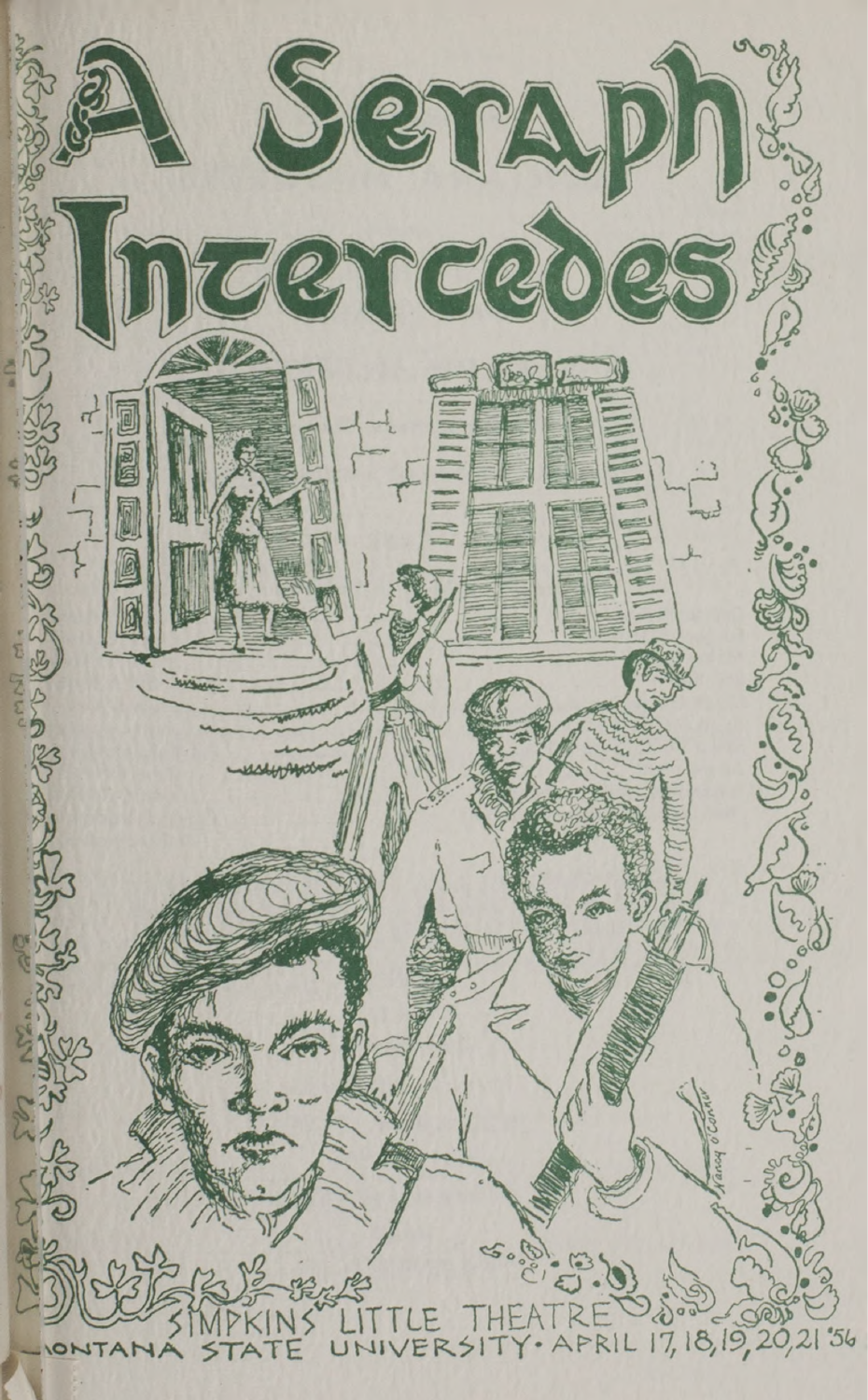Fifty-First Season

# **MONTANA MASQUERS**

present

THE PREMIERE PRODUCTION OF

#### **CARROLL O'CONNOR'S**

# **A SERAPH INTERCEDES**

### **LeRoy W. Hinze, Director**

## **Clemen** *M.* **Peck, Designer and Technical Director**

#### **CAST**

#### In Order of Appearance

|                                 | Harold Hansen       |
|---------------------------------|---------------------|
|                                 | <b>Bruce Cusker</b> |
|                                 | .Cyra Taillon       |
|                                 | Bill Nelson         |
|                                 | Edward Gron         |
|                                 | James Myhre         |
|                                 | Clifford Hopkins    |
|                                 | .Dan Hoffman        |
|                                 | Donald Calfee       |
| "the Specials" (Reserve Police) | Edward Brodniak     |
|                                 | Richard Howell      |

The action of the play passes in the main room of a disused house in Northern Ireland, in a county whose borders touch the independent Irish Republic. The time is the present.

#### **SCENES**

#### Act 1

Early evening.

Ten minute intermission

#### Act II

Later that night.

Ten minute intermission

Act III

About ten minutes later.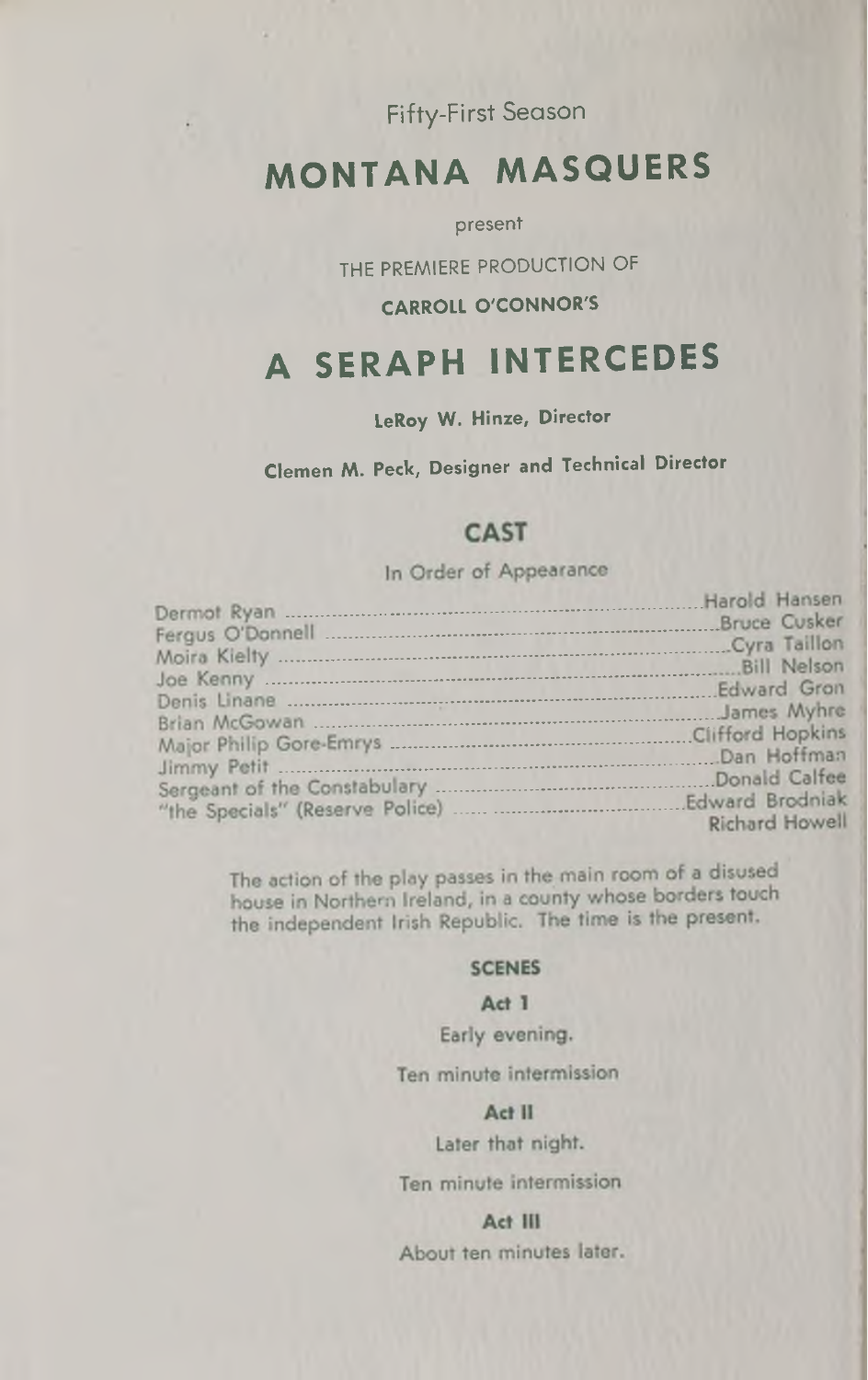## **PRODUCTION STAFF**

| Makeup                                                                                                                                                   | Marilyn Strickfaden<br>Silver Chord<br>Heather McLeod<br>Marjorie Edmondson |
|----------------------------------------------------------------------------------------------------------------------------------------------------------|-----------------------------------------------------------------------------|
| <b>Production Crew</b><br>George Arnold<br>Bob Higham<br>Jo Brooks<br><b>Cliff Hopkins</b><br>Silver Chord<br>Arlene Malouf<br>Ed Gron<br>Heather McLeod | Jim Myhre<br>Audrey Stephenson<br>Marilyn Strickfaden<br>Sheila Sullivan    |
| <b>Publicity</b>                                                                                                                                         | Dee Scriven                                                                 |
|                                                                                                                                                          |                                                                             |
|                                                                                                                                                          | Sheila Sullivan                                                             |
|                                                                                                                                                          |                                                                             |
|                                                                                                                                                          | Spurs                                                                       |
|                                                                                                                                                          | .Marilyn Strickfaden                                                        |

The recorded overture is "The Parting of Friends," played by Prof. Eugene Andrie on the violin and Mr. Don Stagg on the harp.

The opening night audience is cordially invited to join the Montana Masquers in a reception honoring the playwright and the members of the producing company in the large room directly across the lobby.

Montana Masquer patrons are reminded that any gifts they may be able to make to the costume and property departments will be gratefully received. Our production staff will call for such gifts; names and addresses of those caring to contribute clothing or furnishings may be left in the box office in this building. If you will telephone 9-2331, Drama Department, we will call for contributions.

### **COMING ATTRACTIONS**

ARMS AND THE MAN..............................May 2-5 — Simpkins Little Theatre Missoula Community Theatre

CAROUSEL................................May 16, 17, 20, 21 — Student Union Theatre All School Show